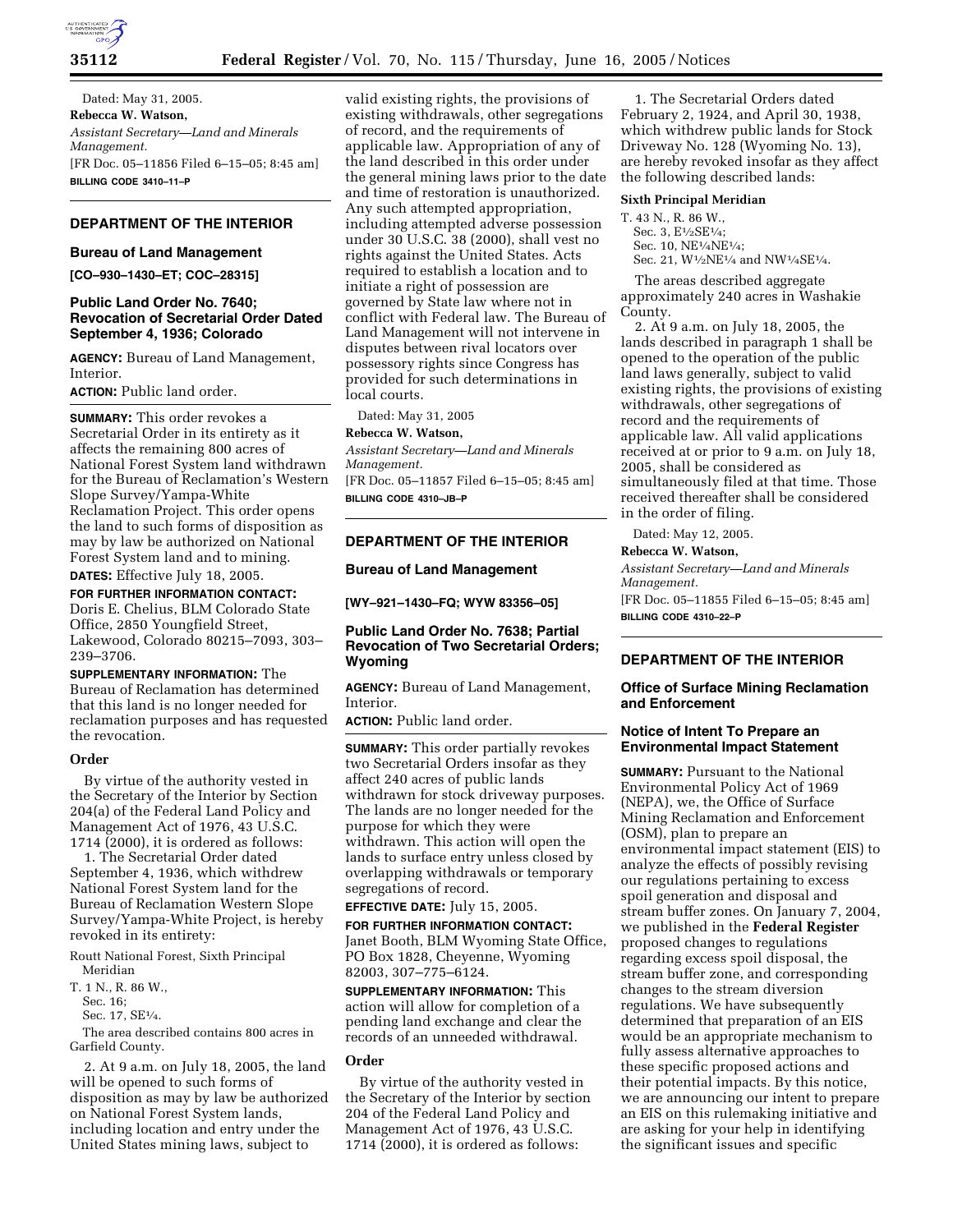alternatives related to the proposed action.

**DATES:** *Electronic or written comments:* We must receive your written comments by 4 p.m. eastern standard time on August 15, 2005, to ensure consideration in the preparation of the draft EIS.

**ADDRESSES:** You may mail or hand carry comments to: ''EIS Scoping SBZ Rulemaking Comments'' c/o OSM Appalachian Region, 3 Parkway Center, Pittsburgh, Pennsylvania 15220, or you may send comments via electronic mail to: *SBZ-EIS@osmre.gov*.

See the **SUPPLEMENTARY INFORMATION** section for a list of potential public meeting places. Public meetings will only be held if a sufficient number of people request a meeting by contacting the person listed below in the section **FOR FURTHER INFORMATION CONTACT**.

# **FOR FURTHER INFORMATION CONTACT:**

David Hartos, Physical Scientist, OSM Appalachian Region, 3 Parkway Center, Pittsburgh, Pennsylvania 15220; telephone: (412) 937–2909 or by e-mail at *dhartos@osmre.gov*.

#### **SUPPLEMENTARY INFORMATION:**

I. Why Is OSM Initiating Rulemaking?

- A. Why Is OSM Initiating Rulemaking To Minimize the Adverse Environmental Effects From Excess Spoil Fill Construction?
- B. Why Is OSM Proposing To Revise Its Stream Buffer Zone Regulation?
- II. What Alternatives Have We Identified? A. ''No Action'' Alternative.
	- B. Strengthening the Excess Spoil
		- Requirements.
	- C. Clarifying the Stream Buffer Zone Requirements.
- III. What Are the Potential Issues Associated With the Action?
- IV. How Will the NEPA Process Integrate With the Rulemaking Process?
- V. How Can I Suggest What Issues and Alternatives the EIS Will Examine?

#### **I. Why Is OSM Initiating Rulemaking?**

We are considering rulemaking to address issues regarding excess spoil fills and to clarify the stream buffer zone requirements. For a more in depth discussion of reasons for initiating rulemaking, we refer the reader to the January 7, 2004, **Federal Register** (69 FR at 1036).

*A. Why Is OSM Initiating Rulemaking To Minimize the Adverse Environmental Effects Stemming From Excess Spoil Fill Construction?*

\* \* \* \* \*

Mining operations that generate large amounts of excess spoil to be disposed of outside the coal extraction area may cover significant areas over and around stream reaches, especially in

mountainous areas. Such fills may have a variety of effects on stream reaches and related environmental values. As discussed below, available information indicates that in some cases, more land is disturbed for the disposal of excess spoil outside the coal extraction area than is necessary. Existing regulations do not specifically address in detail the size and configuration or environmental effects of excess spoil. Therefore, OSM anticipates that the purpose of this action would be to provide regulatory guidance to ensure that fills are no larger than necessary to accommodate anticipated excess spoil, and to address the adverse environmental effects of excess spoil disposal, particularly impacts on streams, consistent with the underlying authority and purposes of SMCRA.

In SMCRA section 515(b)(3), Congress recognized the importance of returning mine spoil to the mined area as an integral part of reclamation, but Congress also recognized that there are situations where this may not be desirable or possible (30 U.S.C. 1265(b)(3)). This statutory provision requires that all surface coal mining and reclamation operations ''backfill, compact (where advisable to ensure stability or to prevent leaching of toxic materials), and grade in order to restore the approximate original contour [AOC] of the land'' except for mountaintop mining operations pursuant to SMCRA section 515(c), for which an alternative post mining land use requires a level or gently rolling contour. 30 U.S.C. 1265(b)(3). Section 515(b)(3) also provides for exceptions to the AOC requirement in situations when it may not be possible to return all the spoil to the mined area because the volume of overburden is large relative to the thickness of coal. In those situations, the operator is required to demonstrate that ''due to volumetric expansion the amount of overburden and other spoil and waste material is more than sufficient to restore the approximate original contour.'' *Id*. The operator is also required to ''backfill, grade, and compact (where advisable) the excess overburden and other spoil and waste materials to attain the lowest possible grade but not more than the angle of repose,'' in order to ''achieve an ecologically sound land use compatible with the surrounding region'' and to prevent slides, erosion, and water pollution. *Id*.

Evidence that Congress anticipated excess spoil is further illustrated by section 515(b)(22) of SMCRA, 30 U.S.C. 1265(b)(22). In this provision, Congress imposed specific controls for the disposal of excess spoil to assure mass

stability and to prevent mass movement and erosion. Among the various controls, section 515(b)(22)(D) requires that the excess spoil disposal area ''not contain springs, natural water courses, or wet weather seeps unless lateral drains are constructed from the wet areas to the main underdrains,'' to prevent filtration of water into the spoil pile. Section 515(b)(22)(I) requires that all other provisions of SMCRA be met.

SMCRA also sets out special requirements for spoil handling for steep-slope surface coal mining. Section 515(d)(1), 30 U.S.C. 1265(d)(1), requires that, ''no \* \* \* spoil material \* \* \* be placed on the downslope below the bench or mining cut: Provided, That spoil material in excess of that required for the reconstruction of the approximate original contour under the provisions of paragraph 515(b)(3) or 515(d)(2) shall be permanently stored pursuant to section 515(b)(22).''

Since the early 1970's, large-scale surface mining has become a more prevalent means of coal extraction, especially in the Appalachian coalfields. Most surface coal mining in the mountainous terrain of central Appalachian coalfields unavoidably generates excess spoil. This excess spoil is often placed in the upper reaches of valleys adjacent to the mine. In this terrain and relatively wet climate, even the upper reaches of valleys may include stream channels or watercourses with continual (perennial) or intermittent flow. Most excess spoil fills occur in the steep terrain of the central Appalachian coal region. Excess spoil fills also occur occasionally in other parts of the United States where surface coal mining is conducted in steep terrain.

In 1998, we conducted studies in Kentucky, Virginia and West Virginia. When we examined permit files and reclaimed mines, we found it difficult to distinguish between the topography of mines backfilled and graded to achieve the approximate original contour (AOC) and the topography of mines that were granted a variance from the AOC requirement. We also found that there were no clear differences in the number and size of the excess spoil fills associated with these mines, although we anticipated that non-AOC mines would have larger or more numerous fills. We determined that typically, coal mine operators could have retained more spoil on mined-out areas under applicable AOC requirements than they were actually retaining.

In addition, we found that, in many instances, coal mine operators were overestimating the anticipated volume of excess spoil. As a result, we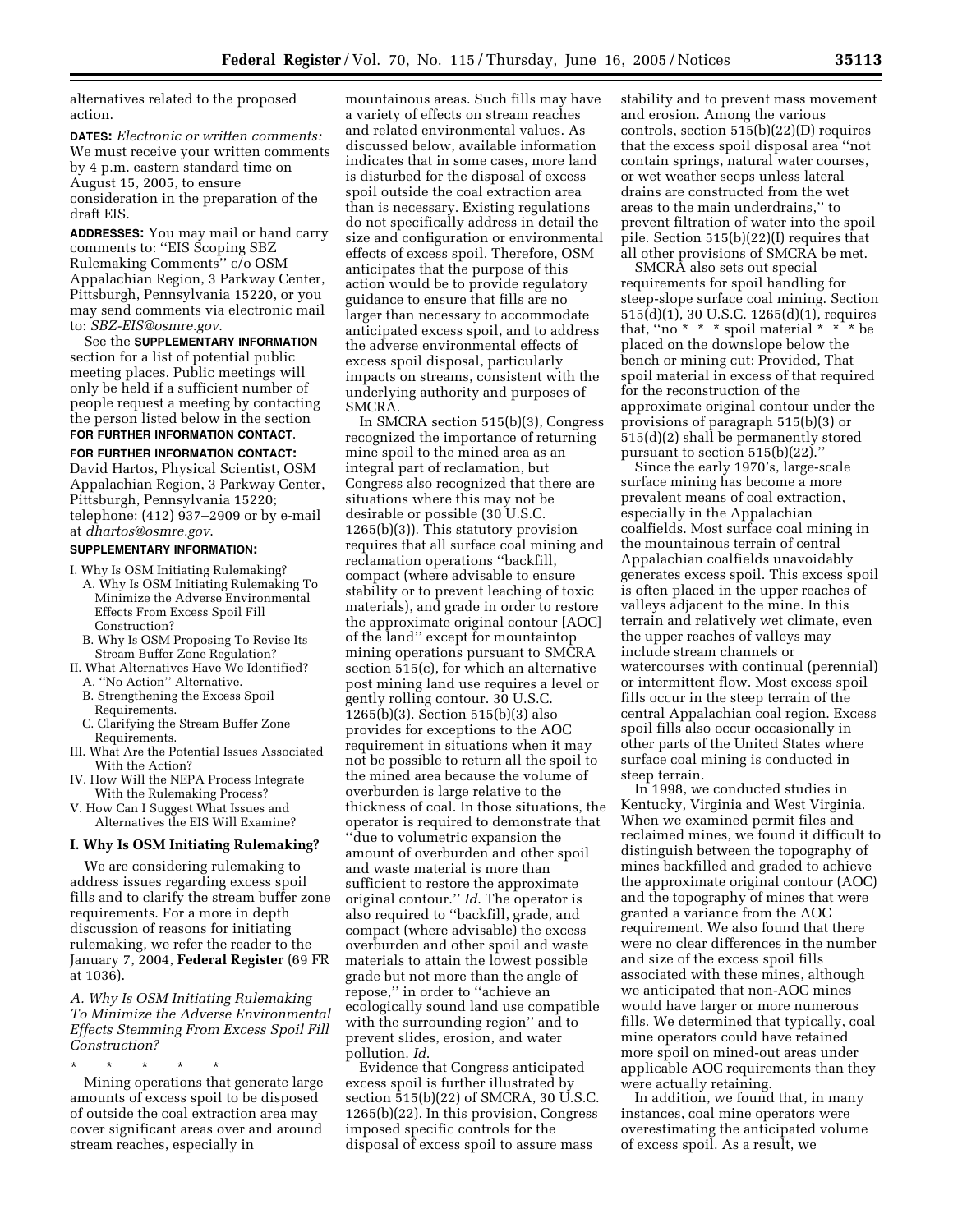concluded that coal companies were designing fills larger than necessary to accommodate the anticipated excess spoil. Where fills are larger than needed, more land outside the coal extraction area is disturbed than is necessary. We attributed these problems, in part, to inadequate regulatory guidance. Therefore, we recommended that each regulatory authority work with us to develop enhanced guidance on material balance determinations, spoil management, and AOC. Kentucky, Virginia and West Virginia have developed such guidance; we also developed such guidance for the Tennessee Federal program.

We commend Kentucky, Virginia, and West Virginia for their improvements in addressing AOC and the volume of excess spoil. However, we believe there is also a need to revise the national regulations concerning excess spoil placement, because surface mining throughout the country may generate excess spoil. We are considering changes to strengthen our regulatory requirements to address the adverse environmental effects of spoil disposal, particularly impacts on streams, stemming from the construction of excess spoil fills.

# *B. Why Is OSM Proposing To Revise Its Stream Buffer Zone Regulation?*

There are highly contradictory views on the application of the existing SBZ rule, which have been reflected in litigation; and OSM believes there may be a need to clarify the SBZ rule, consistent with SMCRA. Therefore, OSM anticipates that the purpose of this action would be to clarify the requirements of the SBZ rule consistent with underlying authority in SMCRA, the purposes of SMCRA and the SBZ rule, and the legislative history of SMCRA; and to improve regulatory stability.

Recent litigation has brought to light widely divergent opinions on how our stream buffer zone regulatory requirements should be interpreted. These opinions cause confusion and uncertainty among State and Federal regulatory agencies responsible for coal mining as well as the coal industry and the public.

The courts have expressed different opinions relating to the interpretation of the stream buffer zone regulation. For example, the District Court for the Southern District of West Virginia effectively concluded that under the stream buffer zone rule, excess spoil fill cannot be allowed in any segment of an intermittent or perennial stream because the fill will cause adverse effects in that stream segment and violate water

quality standards. *Bragg* v. *Robertson (Bragg)*, Civ. No. 2:98–0636, Memorandum Opinion and Order at 43– 47 (S.D. W. Va., October 20, 1999). The court stated:

When valley fills are permitted in

intermittent and perennial streams, they destroy those stream segments. The normal flow and gradient of the stream is now buried under millions of cubic yards of excess spoil waste material, an extremely adverse effect. If there are fish, they cannot migrate. If there is any life form that cannot acclimate to life deep in a rubble pile, it is eliminated. No effect on related environmental values is more adverse than obliteration. Under a valley fill, the water quantity of the stream becomes zero. Because there is no stream, there is no water quality.

#### *Id*. at 43.

This opinion regarding the stream buffer zone regulation was later overturned by the 4th Circuit on jurisdictional grounds without addressing the merits. In a separate case, the District Court for the Southern District of West Virginia discussed its view that under SMCRA, excess spoil fill is not allowed in streams. In that case, the 4th Circuit rejected the district court's view:

Indeed, it is beyond dispute that SMCRA recognizes the possibility of placing excess spoil material in waters of the United States. Section 515(b)(22)(D) of SMCRA authorizes mine operators to place excess spoil material in ''springs, natural water courses or wet weather seeps'' so long as ''lateral drains are constructed from the wet areas to the main underdrains in such a manner that filtration of the water into the spoil pile will be prevented. 30 U.S.C. 1265(b)(22)(D). In addition, § 515(b)(24) requires surface mine operators to ''minimize disturbances and adverse impacts of the operation on fish, wildlife, and related environmental values, and achieve enhancement of such resources where practicable,'' implying the placement of fill in the waters of the United States. 30 U.S.C. § 1265(b)(24). It is apparent that SMCRA anticipates the possibility that excess spoil material could and would be placed in waters of the United States'.

*Kentuckians for the Commonwealth* v. *Rivenburgh,* (Rivenburgh) No. 02–1736 (Sept. 23, 2002) 317 F.3d at 443.

These are examples of the conflicting views that have been expressed related to interpretation of the existing stream buffer zone rule. We believe it is important to ensure that our regulations are clear and understood.

*History of the Stream Buffer Zone Rule:* There are no provisions in SMCRA requiring establishment or protection of a stream buffer zone. With the exception of roads and access ways (*see* 30 U.S.C.1265(b)(18)), SMCRA does not prohibit mining activities within or near streams. OSM promulgated a stream buffer zone rule initially as an

interim regulatory program provision to establish a ''vegetative filter strip'' of undisturbed land ''to protect stream channels from abnormal erosion'' from nearby upslope mining activities. 42 FR 62652 (December 13, 1977). That interim program regulation, which is still in effect, requires only that the regulatory authority approve all incursions into the stream buffer zone.

When we published our permanent program regulations in the **Federal Register** on March 13, 1979, we included a revised stream buffer zone rule and explained that the stream buffer zone concept was a means to implement various SMCRA provisions, particularly, sections 515(b)(10) and 515(b)(24) [30 U.S.C. 1265(b)(10) and (24)]. 44 FR 15176 (March 13, 1979). Section 515(b)(10)(B)(i) of SMCRA requires that mining operations ''minimize the disturbances to the prevailing hydrologic balance at the mine-site and in associated offsite areas and to the quality and quantity of water in surface and ground water systems'' by preventing, ''to the extent possible, using the best technology currently available, additional contributions of suspended solids to stream flow or runoff outside the permit area.'' This section also requires that operations minimize downstream water quality and quantity impacts using several measures. Section 515(b)(24) of SMCRA requires operations ''to the extent possible using the best technology currently available'' to ''minimize disturbances and adverse impacts of the operation on fish, wildlife, and related environmental values.'' These standards are consistent with the other requirements of SMCRA to minimize impacts within the mining permit area and prevent material damage to the hydrologic balance offsite (*e.g.*, downstream). For example, section 1260(b)(3) requires:

No permit or revision application shall be approved unless the application affirmatively demonstrates and the regulatory authority finds in writing on the basis of the information set forth in the application or from information otherwise available which will be documented in the approval, and made available to the applicant, that the assessment of the probable cumulative impact of all anticipated mining in the area on the hydrologic balance has been made by the regulatory authority and the proposed operation thereof has been designed to prevent material damage to hydrologic balance outside permit area.

On June 30, 1983, we revised the stream buffer zone rule to include several changes. First, the 1983 stream buffer zone rule applies to intermittent and perennial streams, rather than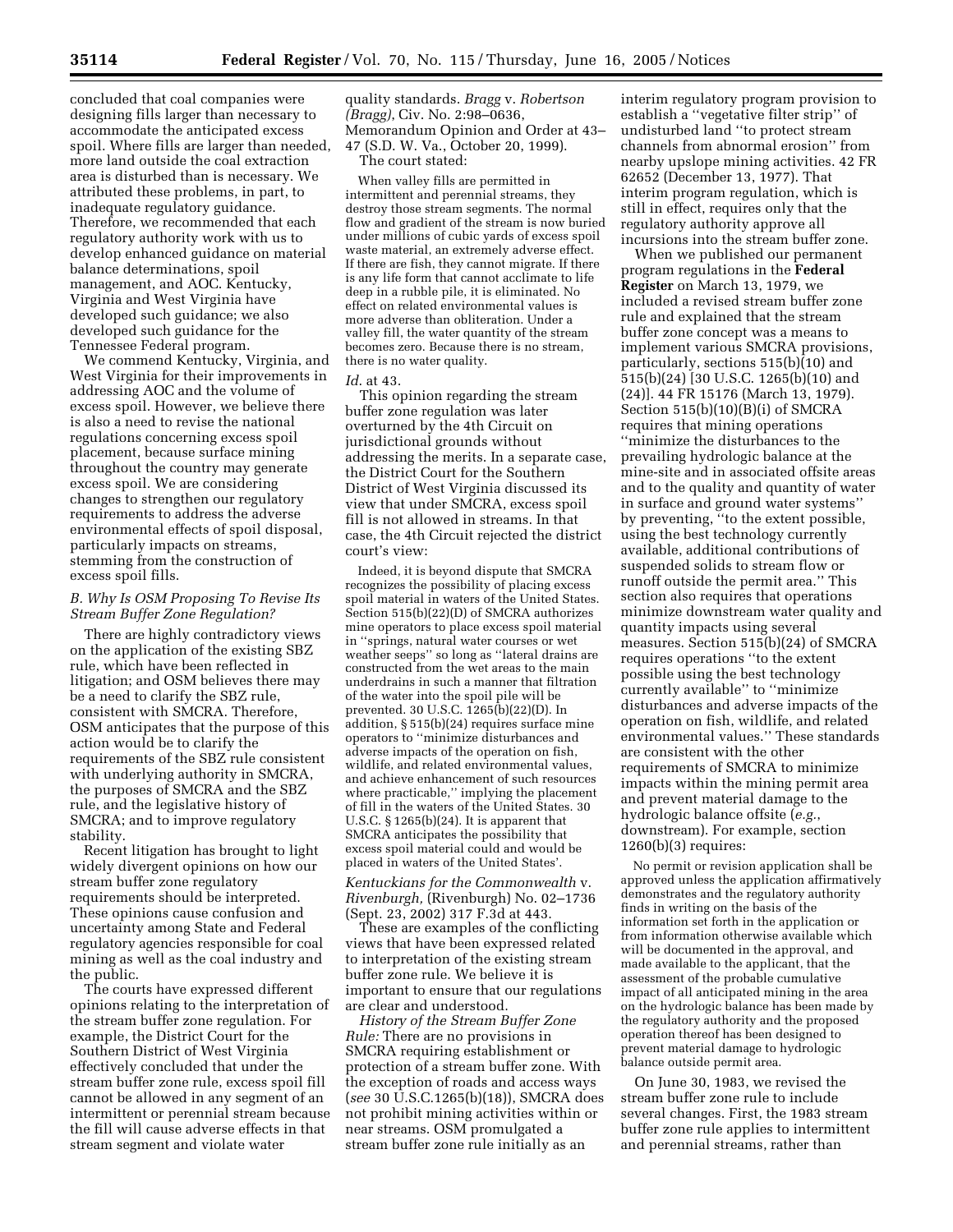streams with a biological community. Second, it allows permanent diversion of stream flow. Third, it adds requirements for findings that the mining activities will not cause or contribute to violations of applicable water quality standards and will not adversely affect other environmental resources of the stream (in addition to the finding concerning effect on water quality and quantity required in the 1979 rule). Finally, it does not retain the phrase from the 1979 rule expressly limiting the required finding concerning adverse effects, to the section of stream within 100 feet of the mining activities.

The current Federal stream buffer zone rule has been in effect since August 1, 1983, and State regulatory programs include similar requirements. Neither OSM nor the State regulatory authorities have interpreted or implemented the stream buffer zone rule to prohibit either placement of excess spoil fills or other surface mining activities within the stream buffer zone. Under the various Federal and State regulatory programs, an operator may conduct a coal mining activity closer than 100 feet from an intermittent or perennial stream, if the operator demonstrates that the activity would meet the conditions set forth in 30 CFR 816/817.57 for a stream buffer zone waiver. Regulatory authorities have approved many mining activities, including excess spoil fill construction in stream buffer zones, because they met all applicable regulatory requirements.

# **II. What Alternatives Have We Identified?**

For ease of consideration by the public in scoping this EIS, we will be discussing changes to the excess spoil and stream buffer zone regulations separately. However, changes to these regulations will not necessarily be analyzed separately since changes to one regulation may affect the other.

We will consider only those nonsubstantive word changes to the stream diversion rule that are necessary for consistency with any excess spoil and stream buffer zone changes; therefore, in this EIS, we will not consider alternatives to those changes in the stream diversion rule.

# *A. ''No Action'' Alternative*

NEPA requires us to consider the ''no action'' alternative which would result in no changes to the excess spoil and stream buffer zone regulations as they currently exist in the Federal program.

# *B. Strengthening the Excess Spoil Requirements*

We are considering changes to the excess spoil regulations that would add the following: Require the applicant to demonstrate that the volume of excess spoil generated has been minimized, that fills would be no larger than necessary, and to submit alternative spoil disposal plans in order to identify the plan that minimizes adverse environmental effects.

# *C. Clarifying the Stream Buffer Zone Requirements*

We are considering revising the stream buffer zone regulation at 30 CFR 816.57 and 817.57 to clarify under which circumstances the regulatory authority can allow surface coal mining activities within 100 feet of an intermittent or perennial stream. We will consider a clarification that would closely follow our historic interpretation and implementation of the current stream buffer zone rule.

## **III. What Are the Potential Issues Associated With the Action?**

As a general matter, we will analyze issues such as the effects of the alternatives on the hydrologic balance, streams, fish and wildlife habitat, and compliance with the Clean Water Act. We may consider additional issues that may be identified during scoping.

# **IV. How Will the NEPA Process Integrate With the Rulemaking Process?**

Section 102(2)(C) of NEPA, 42 U.S.C. 4332(2)(C), and the regulations of the Council on Environmental Quality implementing NEPA, 40 CFR parts 1500 through 1508, require us to take a ''hard look'' at the consequences of any major Federal action we undertake that may significantly affect the quality of the human environment We have decided that the NEPA process is applicable to this rulemaking and intend to analyze the impacts of our proposed action and reasonable alternatives that we will consider. We anticipate that the rulemaking and NEPA processes will proceed as follows.

After we complete the initial stages of scoping and identify the reasonable rulemaking alternatives for analysis, we will prepare a draft EIS that will include our ''preferred alternative.'' Upon release of the draft EIS, we anticipate publishing a notice of proposed rulemaking consistent with the preferred alternative, unless we select a preferred alternative that makes rulemaking unnecessary. The public comment periods for the draft EIS and proposed rule will run concurrently for 60 days. Once the public comment

period closes and comments are considered, OSM will publish a final EIS. After a minimum of 30 days following release of a final EIS, OSM will publish a combined final rule and a record of decision unless OSM decides to adopt the ''no action'' alternative.

# **V. How Can I Suggest What Issues and Alternatives the EIS Will Examine?**

In accordance with the Council on Environmental Quality's regulations for implementing NEPA, 40 CFR parts 1500 through 1508, OSM is soliciting public comments on the scope and significant issues that you believe we should address in the EIS. We are specifically asking for your opinions as to the feasibility and appropriateness of the proposed alternatives discussed above, and any other reasonable alternatives that you think should be considered by the EIS. Suggestions and information on attendant environmental and economic impacts regarding the alternatives are welcome as well.

Send written comments, including email comments, to OSM at the locations listed under the section **ADDRESSES**.

Comments should be specific and pertain only to the issues relating to the proposals. OSM will include all comments in the administrative record for this EIS.

If you want your name on the mailing list to receive future information, please contact the person listed under the section **FOR FURTHER INFORMATION CONTACT**.

# *Availability of Comments*

OSM will make comments, including names and addresses of respondents, available for public review during normal business hours. OSM will not consider anonymous comments. If individual respondents request confidentiality, OSM will honor their requests to the extent allowable by law. Individual respondents who wish to withhold their name or address (except for the city or town) from public review must state this prominently at the beginning of their comments and must submit their comments by regular mail, not by e-mail. All submissions from organizations or businesses and from individuals identifying themselves as representatives or officials of organizations or businesses will be available for public review in their entirety.

## *Public Meetings*

We are prepared to hold meetings in five locations. All meetings will be structured to be conducive to a high degree of interaction among participants